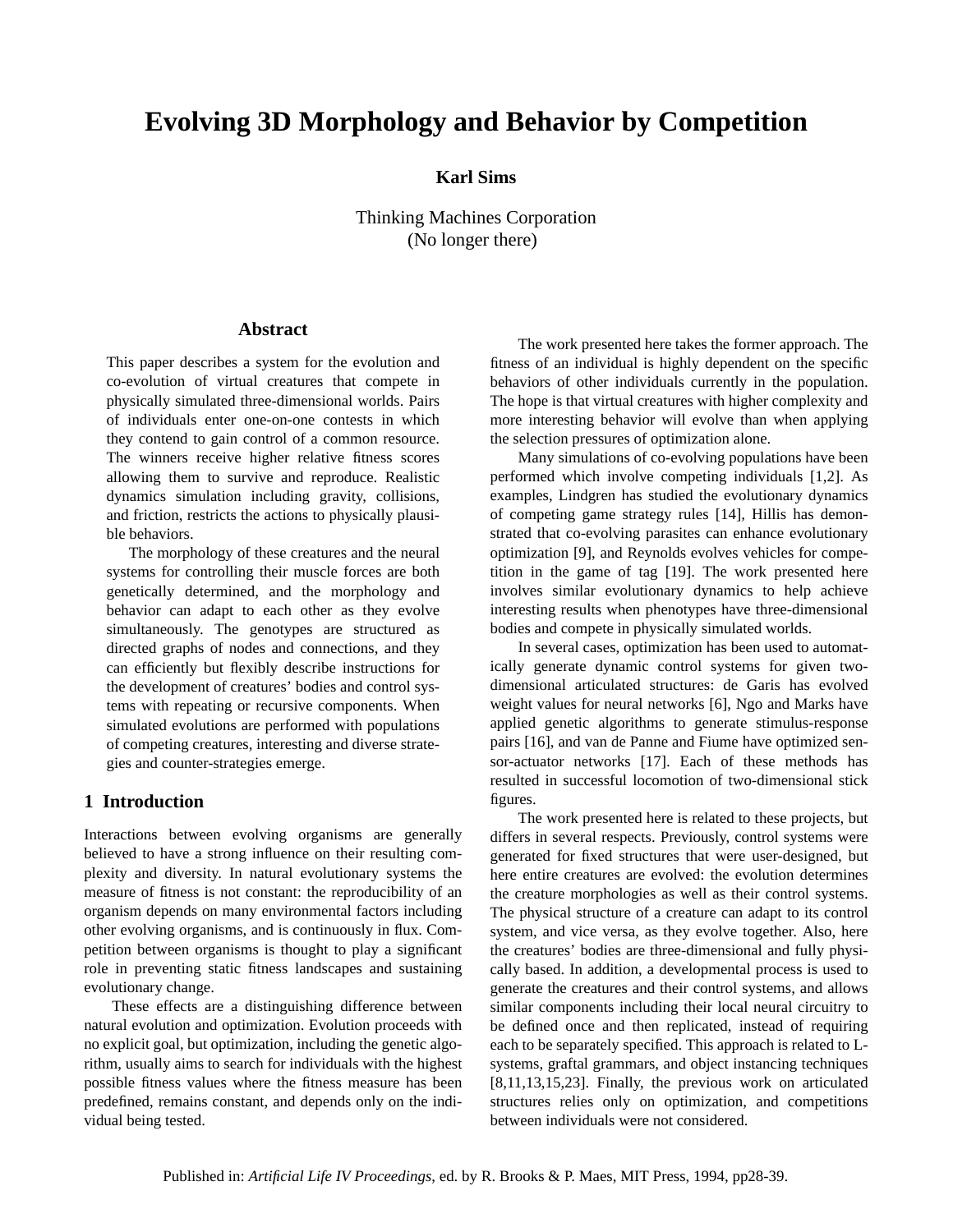

A different version of the system described here has also been used to generate virtual creatures by optimizing for specific defined behaviors such as swimming, walking, and following [22].

Genotypes used in simulated evolutions and genetic algorithms have traditionally consisted of strings of binary digits [7,10]. Variable length genotypes such as hierarchical Lisp expressions or other computer programs can be useful in expanding the set of possible results beyond a predefined genetic space of fixed dimensions. Genetic languages such as these allow new parameters and new dimensions to be added to the genetic space as an evolution proceeds, and therefore define rather a *hyperspace* of possible results. This approach has been used to genetically program solutions to a variety of problems [3,12], as well as to explore procedurally generated images and dynamical systems [20,21].

In the spirit of unbounded genetic languages, *directed graphs* are presented here as an appropriate basis for a grammar that can be used to describe both the morphology and neural systems of virtual creatures. The level of complexity is variable for both genotype and phenotype. New features and functions can be added to creatures or existing ones removed, as they evolve.

The next section of this paper describes the environment of the simulated contest and how the competitors are scored. Section 3 discusses different simplified competition patterns for approximating competitive environments. Sections 4 and 5 present the genetic language that is used to represent creatures with arbitrary structure and behavior, and section 6 summarizes the physical simulation techniques used. Section 7 discusses the evolutionary simulations including the methods used for mutating and mating directed graph genotypes, and finally sections 8 and 9 provide results, discussion, and suggestions for future work.

# **2 The Contest**

Figure 1 shows the arena in which two virtual creatures will compete to gain control of a single cube. The cube is placed in the center of the world, and the creatures start on opposite sides of the cube. The second contestant is initially turned by 180 degrees so the relative position of the cube to the creature is consistent from contest to contest no matter which starting side it is assigned. Each creature starts on the ground and behind a diagonal plane slanting up and away from the cube. Creatures are wedged into these "starting zones" until they contact both the ground plane and the diagonal plane, so taller creatures must start further back. This helps prevent the inelegant strategy of simply falling over onto the cube. Strategies like this that utilize only potential energy are further discouraged by relaxing a creature's body before it is placed in the starting zone. The effect of gravity is simulated until the creature reaches a stable minimum state.

 At the start of the contest the creatures' nervous systems are activated, and a physical simulation of the creatures' bodies, the cube, and the ground plane begins. The winner is the creature that has the most control over the cube after a certain duration of simulated time (8 seconds were given). Instead of just defining a winner and loser, the margin of victory is determined in the form of a relative fitness value, so there is selection pressure not just to win, but to win by the largest possible margin.

The creatures' final distances to the cube are used to calculate their fitness scores. The shortest distance from any point on the surface of a creatures's parts to the center of the cube is used as its distance value. A creature gets a higher score by being closer to the cube, but also gets a higher score when its opponent is further away. This encourages creatures to reach the cube, but also gives points for keeping the opponent away from it. If  $d_1$  and  $d_2$  are the final shortest distances of each creature to the cube, then the fitnesses for each creature,  $f_1$  and  $f_2$ , are given by:

$$
f_1 = 1.0 + \frac{d_2 - d_1}{d_1 + d_2}
$$

$$
f_2 = 1.0 + \frac{d_1 - d_2}{d_1 + d_2}
$$

This formulation puts all fitness values in the limited range of 0.0 to 2.0. If the two distances are equal the contestants receive tie scores of 1.0 each, and in all cases the scores will average 1.0.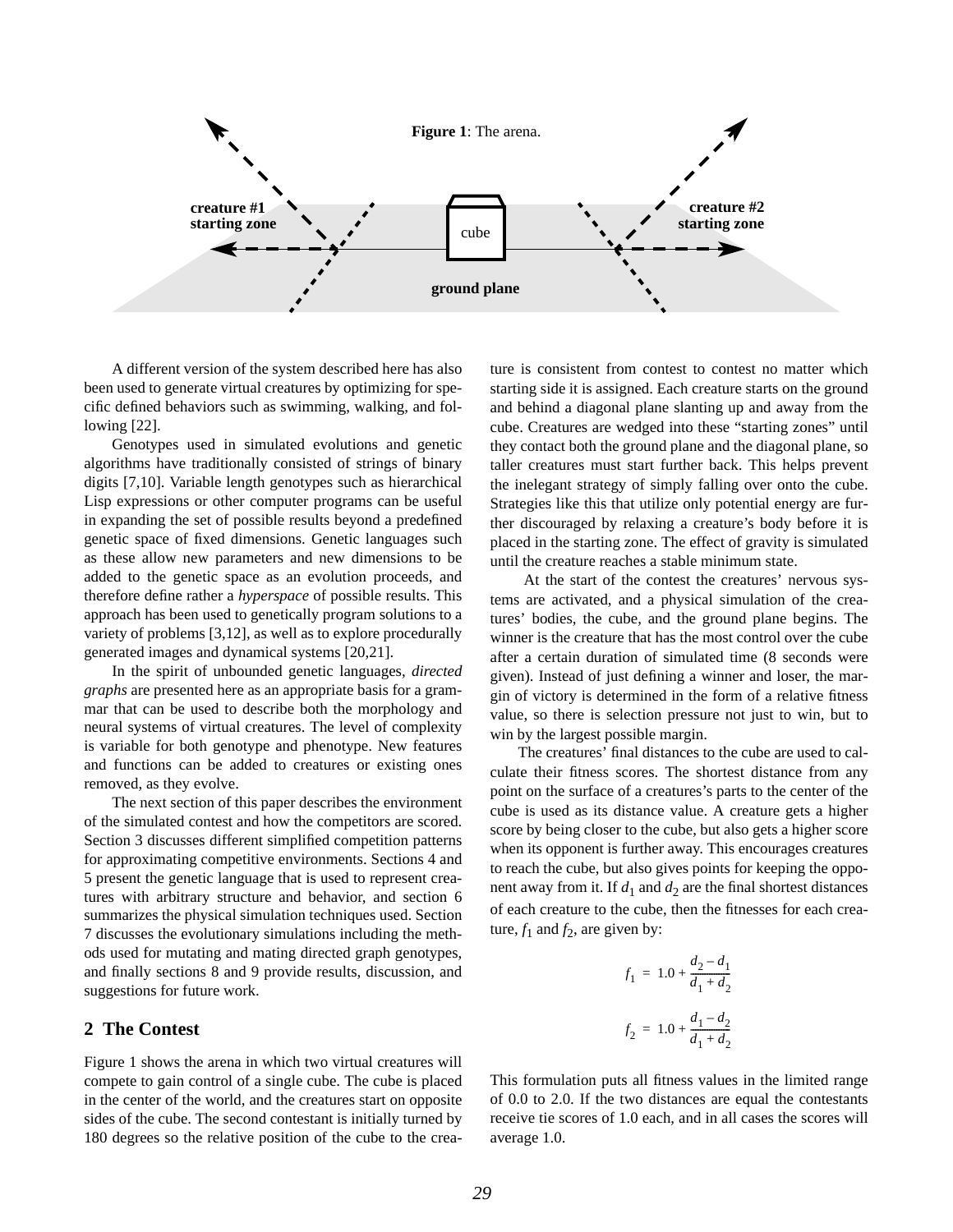Credit is also given for having "control" over the cube, beyond just as measured by the minimum distance to it. If both creatures end up contacting the cube, the winner is the one that surrounds it the most. This is approximated by further decreasing the distance value, as used above, when a creature is touching the cube on the side that opposes its center of mass. Since the initial distances are measured from the center of the cube they can be adjusted in this way and still remain positive.

During the simulated contest, if neither creature shows any movement for a full second, the simulation is stopped and the scores are evaluated early to save unnecessary computation.

#### **3 Approximating Competitive Environments**

There are many trade-offs to consider when simulating an evolution in which fitness is determined by discrete competitions between individuals. In this work, pairs of individuals compete one-on-one. At every generation of a simulated evolution the individuals in the population are paired up by some pattern and a number of competitions are performed to eventually determine a fitness value for every individual. The simulations of the competitions are by far the dominant computational requirement of the process, so the total number of competitions performed for each generation and the effectiveness of the pattern of competitions are important considerations.

In one extreme, each individual competes with all the others in the population and the average score determines the fitness (figure 2a). However, this requires  $(N^2 - N)/2$  total competitions for a single-species population of N individuals. For large populations this is often unacceptable, especially if the competition time is significant, as it is in this work.

In the other extreme, each individual competes with just a single opponent (figure 2b). This requires only N/2 total competitions, but can cause inconsistency in the fitness values since each fitness is often highly dependent on the specific individual that happens to be assigned as the opponent. If the pairing is done at random, and especially if the mutation rate is high, fitness can be more dependent on the luck of receiving a poor opponent than on an individual's actual ability.

One compromise between these extremes is for each individual to compete against several opponents chosen at random for each generation. This can somewhat dilute the fitness inconsistency problem, but at the expense of more competition simulations.

A second compromise is a tournament pattern (figure 2c) which can efficiently determine a single overall winner with  $N - 1$  competitions. But this also does not necessarily give all individuals fair scores because of the random initial opponent assignments. Also, this pattern does not easily apply to multi-species evolutions where competitions are not performed between individuals within the same species.

A third compromise is for each individual to compete once per generation, but all against the same opponent. The individual with the highest fitness from the previous generation is chosen as this one-to-beat (figure 2d). This also requires N - 1 competitions per generation, but effectively gives fair relative fitness values since all are playing against the same opponent which has proven to be competent. Various interesting instabilities can still occur over generations



**Figure 2**: Different pair-wise competition patterns for one and two species. The gray areas represent species of interbreeding individuals, and lines indicate competitions performed between individuals.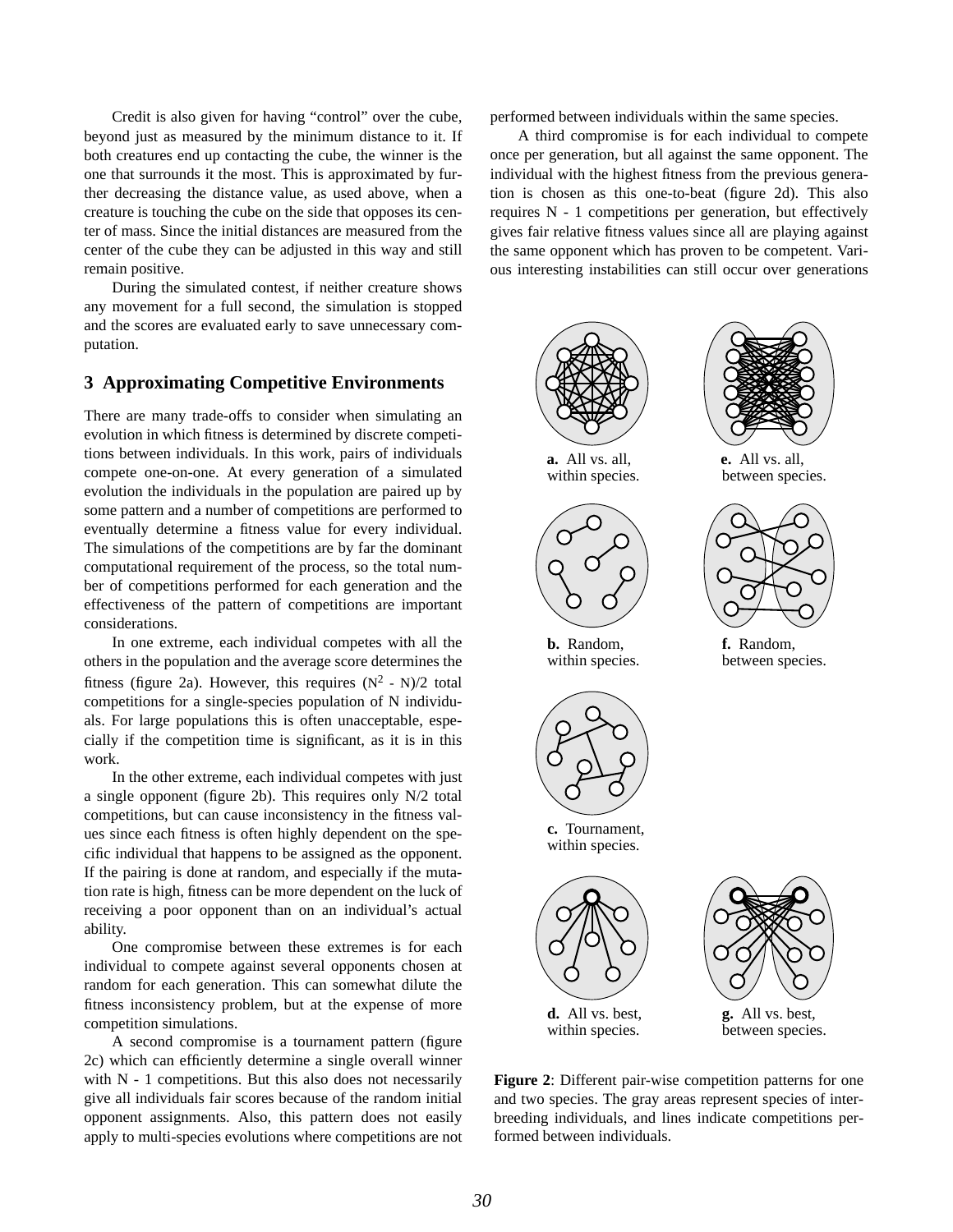however, since the strategy of the "best" individual can change suddenly between generations.

The number of species in the population is another element to consider when simulating evolutions involving competition. A species may be described as an interbreeding subset of individuals in the population. In single-species evolutions individuals will compete against their relatives, but in multi-species evolutions individuals can optionally compete only against individuals from other species. Figure 2 shows graphical representations of some of the different competition patterns described above for both one and two species.

The resulting effects of using these different competition patterns is unfortunately difficult to quantify in this work, since by its nature a simple overall measure of success is absent. Evolutions were performed using several of the methods described above with both one and two species, and the results were subjectively judged. The most "interesting" results occurred when the all vs. best competition pattern was used. Both one and two species evolutions produced some intriguing strategies, but the multi-species simulations tended to produce more interesting interactions between the evolving creatures.

**Genotype**: directed graph. **Phenotype:** hierarchy of 3D parts.



**Figure 3**: Designed examples of genotype graphs and corresponding creature morphologies.

## **4 Creature Morphology**

In this work, the phenotype embodiment of a virtual creature is a hierarchy of articulated three-dimensional rigid parts. The genetic representation of this morphology is a directed graph of nodes and connections. Each graph contains the developmental instructions for growing a creature, and provides a way of reusing instructions to make similar or recursive components within the creature. A phenotype hierarchy of parts is made from a graph by starting at a defined *rootnode* and synthesizing parts from the node information while tracing through the connections of the graph. The graph can be recurrent. Nodes can connect to themselves or in cycles to form recursive or fractal like structures. They can also connect to the same child multiple times to make duplicate instances of the same appendage.

Each node in the graph contains information describing a rigid part. The *dimensions* determine the physical shape of the part. A *joint-type* determines the constraints on the relative motion between this part and its parent by defining the number of degrees of freedom of the joint and the movement allowed for each degree of freedom. The different jointtypes allowed are: *rigid, revolute, twist, universal, bendtwist, twist-bend*, or *spherical*. *Joint-limits* determine the point beyond which restoring spring forces will be exerted for each degree of freedom. A *recursive-limit* parameter determines how many times this node should generate a phenotype part when in a recursive cycle. A set of local *neurons* is also included in each node, and will be explained further in the next section. Finally, a node contains a set of *connections* to other nodes.

Each connection also contains information. The placement of a child part relative to its parent is decomposed into *position, orientation, scale*, and *reflection*, so each can be mutated independently. The position of attachment is constrained to be on the surface of the parent part. Reflections cause negative scaling, and allow similar but symmetrical sub-trees to be described. A *terminal-only* flag can cause a connection to be applied only when the recursive limit is reached, and permits tail or hand-like components to occur at the end of chains or repeating units.

Figure 3 shows some simple hand-designed graph topologies and resulting phenotype morphologies. Note that the parameters in the nodes and connections such as *recursivelimit* are not shown for the genotype even though they affect the morphology of the phenotype. The nodes are anthropomorphically labeled as "body," "leg segment," etc. but the genetic descriptions actually have no concept of specific categories of functional components.

# **5 Creature Behavior**

A virtual "brain" determines the behavior of a creature. The brain is a dynamical system that accepts input sensor values and provides output effector values. The output values are applied as forces or torques at the degrees of freedom of the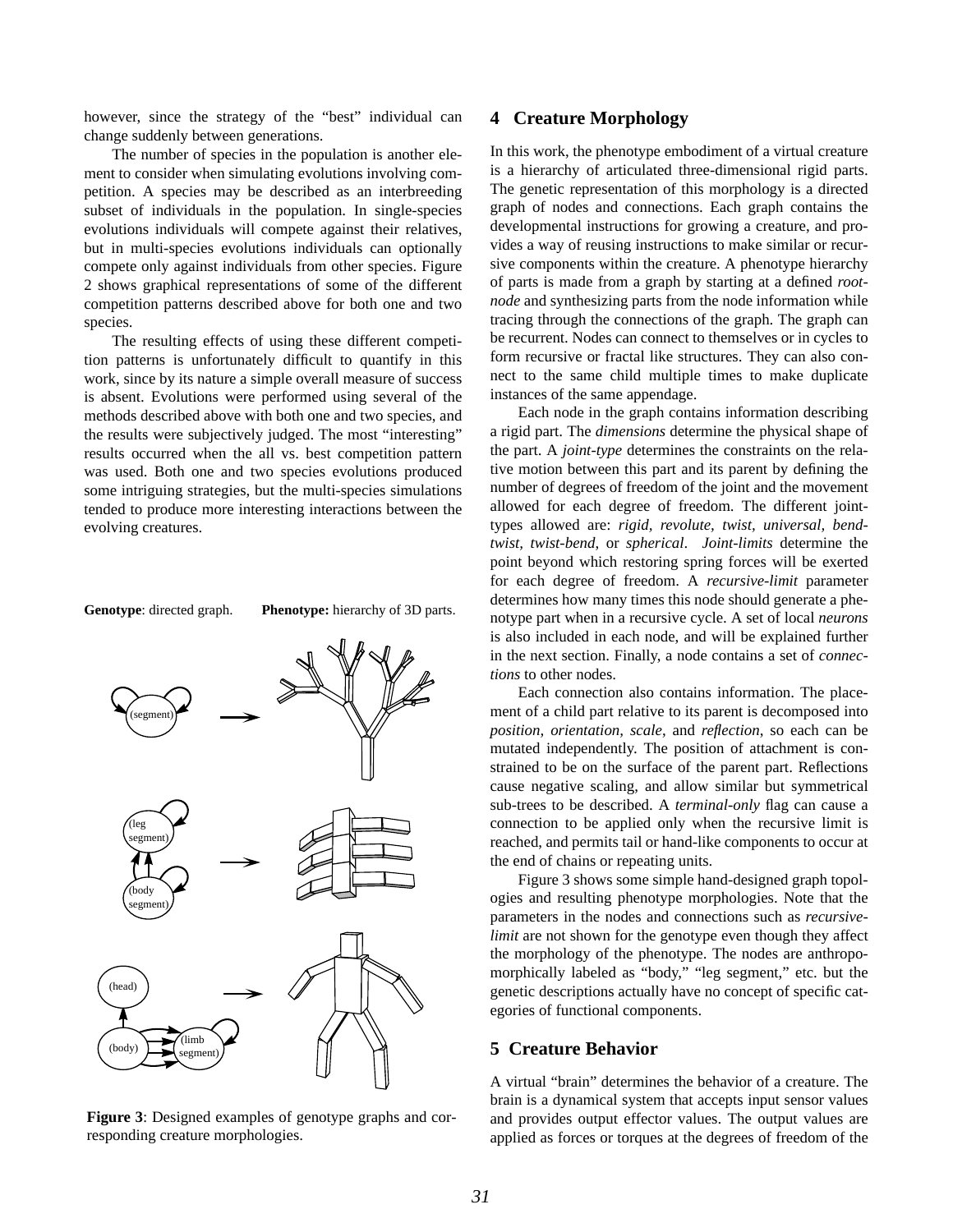body's joints. This cycle of effects is shown in Figure 4.

Sensor, effector, and internal neuron signals are represented here by continuously variable scalars that may be positive or negative. Allowing negative values permits the implementation of single effectors that can both push and pull. Although this may not be biologically realistic, it simplifies the more natural development of muscle pairs.

#### **5.1 Sensors**

Each sensor is contained within a specific part of the body, and measures either aspects of that part or aspects of the world relative to that part. Three different types of sensors were used for these experiments:

1. *Joint angle sensors* give the current value for each degree of freedom of each joint.

2. *Contact sensors* activate (1.0) if a contact is made, and negatively activate (-1.0) if not. Each contact sensor has a sensitive region within a part's shape and activates when any contacts occur in that area. In this work, contact sensors are made available for each face of each part. No distinction is made between self-contact and environmental contact.

3. *Photosensors* react to a global light source position. Three photosensor signals provide the coordinates of the normalized light source direction relative to the orientation of the part. Shadows are not simulated, so photosensors continue to sense a light source even if it is blocked. Photosensors for two independent colors are made available. The source of one color is located in the desirable cube, and the other is located at the center of mass of the opponent. This effectively allows evolving nervous systems to incorporate specific "cube sensors" and "opponent sensors."

Other types of sensors, such as accelerometers, additional proprioceptors, or even sound or smell detectors could also be implemented, but these basic three are enough to allow some interesting and adaptive behaviors to occur.

### **5.2 Neurons**

Internal neural nodes are used to give virtual creatures the possibility of arbitrary behavior. They allow a creature to have an internal state beyond its sensor values, and be affected by its history.

In this work, different neural nodes can perform diverse functions on their inputs to generate their output signals. Because of this, a creature's brain might resemble a dataflow computer program more than a typical artificial neural network. This approach is probably less biologically realistic than just using sum and threshold functions, but it is hoped that it makes the evolution of interesting behaviors more likely. The set of functions that neural nodes can have is: *sum, product, divide, sum-threshold, greater-than, sign-of, min, max, abs, if, interpolate, sin, cos, atan, log, expt, sigmoid, integrate, differentiate, smooth, memory, oscillatewave,* and *oscillate-saw.*

Some functions compute an output directly from their



**Figure 4**: Cycle of effects between brain, body and world.

inputs, while others such as the oscillators retain some state and can give time varying outputs even when their inputs are constant. The number of inputs to a neuron depends on its function, and here is at most three. Each input contains a connection to another neuron or a sensor from which to receive a value. Alternatively, an input can simply receive a constant value. The input values are first scaled by weights before being operated on. The genetic parameters for each neural node include these weights as well as the function type and the connection information.

For each simulated time interval, every neuron computes its output value from its inputs. In this work, two brain time steps are performed for each dynamic simulation time step so signals can propagate through multiple neurons with less delay.

#### **5.3 Effectors**

Each effector simply contains a connection from a neuron or a sensor from which to receive a value. This input value is scaled by a constant weight, and then exerted as a joint force which affects the dynamic simulation and the resulting behavior of the creature. Different types of effectors, such as sound or scent emitters, might also be interesting, but only effectors that exert simulated muscle forces are used here.

Each effector controls a degree of freedom of a joint. The effectors for a given joint connecting two parts, are contained in the part further out in the hierarchy, so that each non-root part operates only a single joint connecting it to its parent. The angle sensors for that joint are also contained in this part.

Each effector is given a *maximum-strength* proportional to the maximum cross sectional area of the two parts it joins. Effector forces are scaled by these strengths and not permitted to exceed them. This is similar to the strength limits of natural muscles. As in nature, mass scales with volume but strength scales with area, so behavior does not always scale uniformly.

#### **5.4 Combining Morphology and Control**

The genotype descriptions of virtual brains and the actual phenotype brains are both directed graphs of nodes and connections. The nodes contain the sensors, neurons, and effec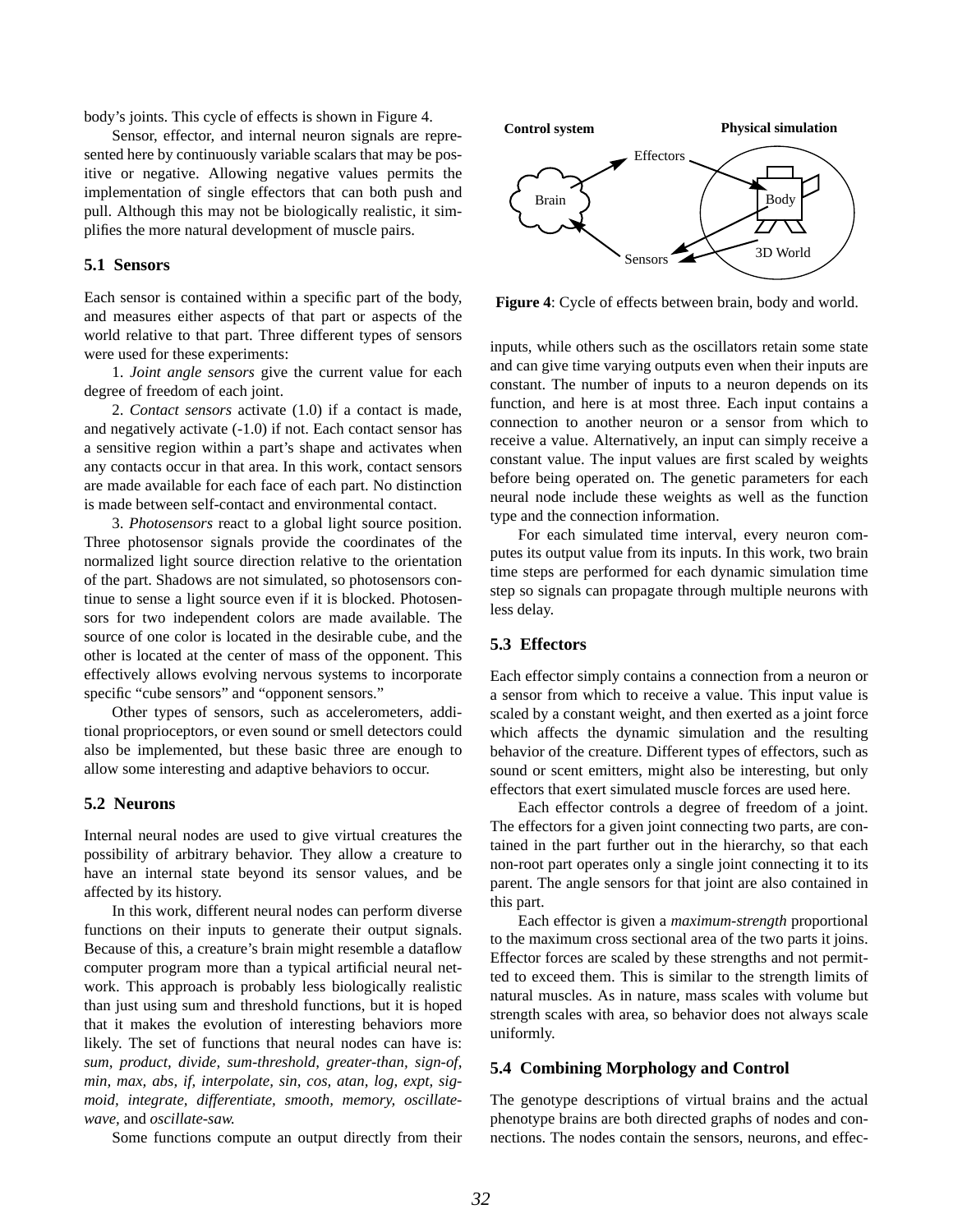tors, and the connections define the flow of signals between these nodes. These graphs can also be recurrent, and as a result the final control system can have feedback loops and cycles.

However, most of these neural elements exist within a specific part of the creature. Thus the genotype for the nervous system is a nested graph: the morphological nodes each contain graphs of the neural nodes and connections. Figure 5 shows an example of an evolved nested graph which describes a simple three-part creature as shown in figure 6.

When a creature is synthesized from its genetic description, the neural components described within each part are generated along with the morphological structure. This causes blocks of neural control circuitry to be replicated along with each instanced part, so each duplicated segment or appendage of a creature can have a similar but independent local control system.

These local control systems can be connected to enable the possibility of coordinated control. Connections are allowed between adjacent parts in the hierarchy. The neurons and effectors within a part can receive signals from sensors or neurons in their parent part or in their child parts.

Creatures are also allowed a set of neurons that are not associated with a specific part, and are copied only once into the phenotype. This gives the opportunity for the development of global synchronization or centralized control. These neurons can receive signals from each other or from sensors or neurons in specific instances of any of the creature's parts, and the neurons and effectors within the parts can optionally receive signals from these unassociated-neuron outputs.

In this way the genetic language for morphology and control is merged. A local control system is described for each type of part, and these are copied and connected into the hierarchy of the creature's body to make a complete distributed nervous system. Figure 6a shows the creature morphology resulting from the genotype in figure 5. Again, parameters describing shapes and weight values are not shown for the genotype even though they affect the pheno-



**Figure 5**: Example evolved nested graph genotype. The outer graph in bold describes a creature's morphology. The inner graph describes its neural circuitry. C0, P0, P1, and Q0 are contact and photosensors, E0 and E1 are effector outputs, and those labeled "\*" and "s+?" are neural nodes that perform *product* and *sum-threshold* functions.



**Figure 6a**: The phenotype morphology generated from the evolved genotype shown in figure 5.



**Figure 6b**: The phenotype "brain" generated from the evolved genotype shown in figure 5. The effector outputs of this control system cause the morphology above to roll forward in tumbling motions.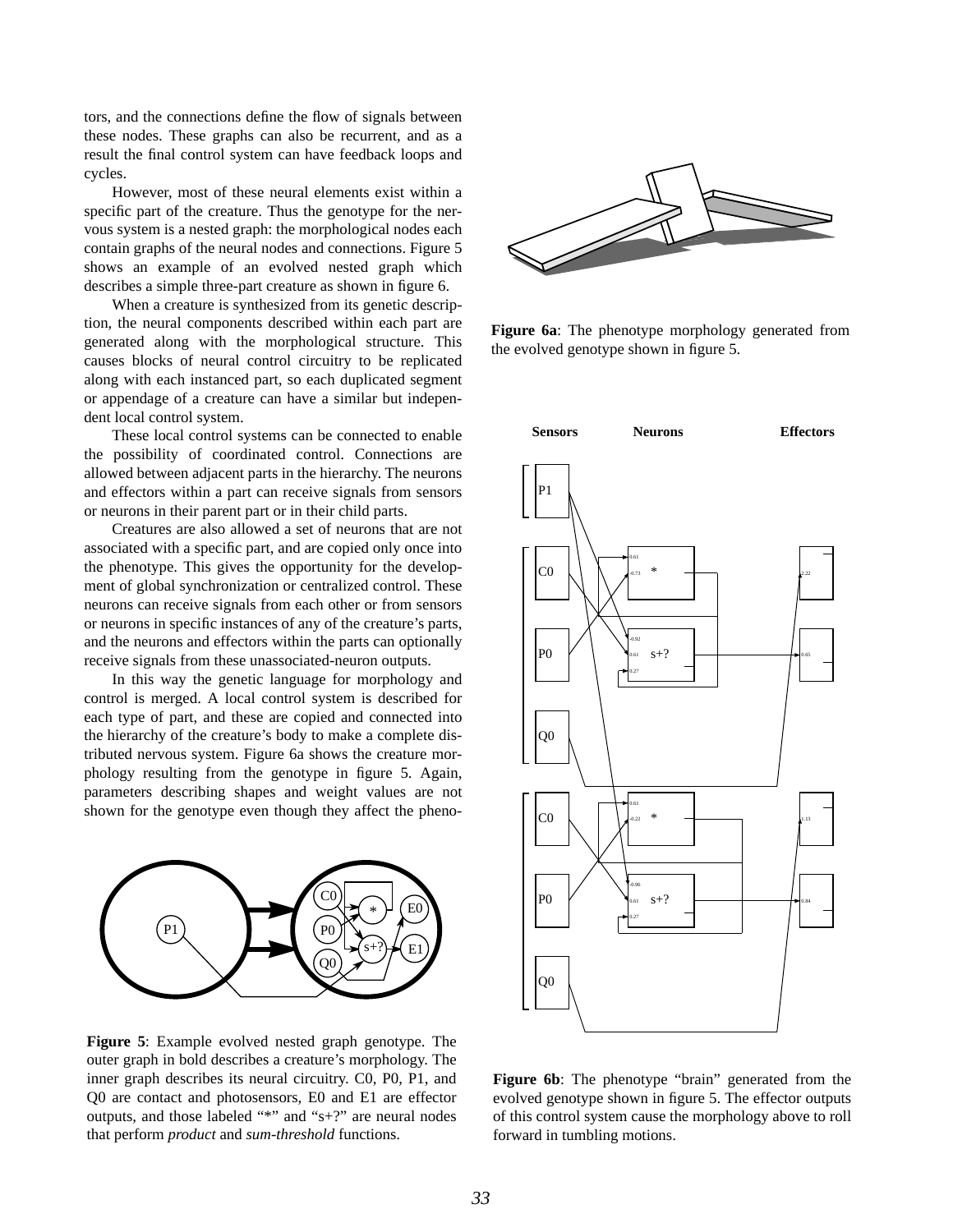type. Figure 6b shows the corresponding brain of this creature. The brackets on the left side of figure 6b group the neural components of each part. Two groups have similar neural systems because they were synthesized from the same genetic description. This creature can roll over the ground by making cyclic tumbling motions with its two arm-like appendages. Note that it can be difficult to analyze exactly how a control system such as this works, and some components may not actually be used at all. Fortunately, a primary benefit of using artificial evolution is that understanding these representations is not necessary.

# **6 Physical Simulation**

Dynamics simulation is used to calculate the movement of creatures resulting from their interaction with a virtual threedimensional world. There are several components of the physical simulation used in this work: articulated body dynamics, numerical integration, collision detection, and collision response with friction. These are only briefly summarized here, since physical simulation is not the emphasis of this paper.

Featherstone's recursive O(N) articulated body method is used to calculate the accelerations from the velocities and external forces of each hierarchy of connected rigid parts [5]. Integration determines the resulting motions from these accelerations and is performed by a Runge-Kutta-Fehlberg method which is a fourth order Runge-Kutta with an additional evaluation to estimate the error and adapt the step size. Typically between 1 and 5 integration time steps are performed for each frame of 1/30 second.

The shapes of parts are represented here by simple rectangular solids. Bounding box hierarchies are used to reduce the number of collision tests between parts from  $O(N^2)$ . Pairs whose world-space bounding boxes intersect are tested for penetrations, and collisions with a ground plane are also tested. If necessary, the previous time-step is reduced to keep any new penetration depths below a certain tolerance. Connected parts are permitted to interpenetrate but not rotate completely through each other. This is achieved by using adjusted shapes when testing for collisions between connected parts. The shape of the smaller part is clipped halfway back from its point of attachment so it can swing freely until its remote end makes contact.

Collision response is accomplished by a hybrid model using both impulses and penalty spring forces. At high velocities, instantaneous impulse forces are used, and at low velocities springs are used, to simulate collisions and contacts with arbitrary elasticity and friction parameters.

It is important that the physical simulation be reasonably accurate when optimizing for creatures that can move within it. Any bugs that allow energy leaks from non-conservation, or even round-off errors, will inevitably be discovered and exploited by the evolving creatures. Although this can be a lazy and often amusing approach for debugging a physical modeling system, it is not necessarily the most practical.

# **7 Creature Evolution**

An evolution of virtual creatures is begun by first creating an initial population of genotypes. Seed genotypes are synthesized "from scratch" by random generation of sets of nodes and connections. Alternatively, an existing genotype from a previous evolution can be used to seed an initial population.

Before creatures are paired off for competitions and fitness evaluation, some simple viability checks are performed, and inappropriate creatures are removed from the population by giving them zero fitness values. Those that have more than a specified number of parts are removed. A subset of genotypes will generate creatures whose parts initially interpenetrate. A short simulation with collision detection and response attempts to repel any intersecting parts, but those creatures with persistent interpenetrations are also discarded.

A *survival-ratio* determines the percentage of the population that will survive each generation. In this work, population sizes were typically 300, and the survival-ratio was 1/5. If the initially generated population has fewer individuals with positive fitness than the number that should survive, another round of seed genotypes is generated to replace those with zero fitness.

For each generation, creatures are grown from their genotypes, and their fitness values are measured by simulating one or more competitions with other individuals as described. The individuals whose fitnesses fall within the survival percentile are then reproduced, and their offspring fill the slots of those individuals that did not survive. The number of offspring that each surviving individual generates is proportional to its fitness. The survivors are kept in the population for the next generation, and the total size of the population is maintained. In multi-species evolutions, each sub-population is independently treated in this way so the number of individuals in each species remains constant and species do not die out.

Offspring are generated from the surviving creatures by copying and combining their directed graph genotypes. When these graphs are reproduced they are subjected to probabilistic variation or mutation, so the corresponding phenotypes are similar to their parents but have been altered or adjusted in random ways.

## **7.1 Mutating Directed Graphs**

A directed graph is mutated by the following sequence of steps:

1. The internal parameters of each node are subjected to possible alterations. A mutation frequency for each parameter type determines the probability that a mutation will be applied to it at all. Boolean values are mutated by simply flipping their state. Scalar values are mutated by adding several random numbers to them for a Gaussian-like distribution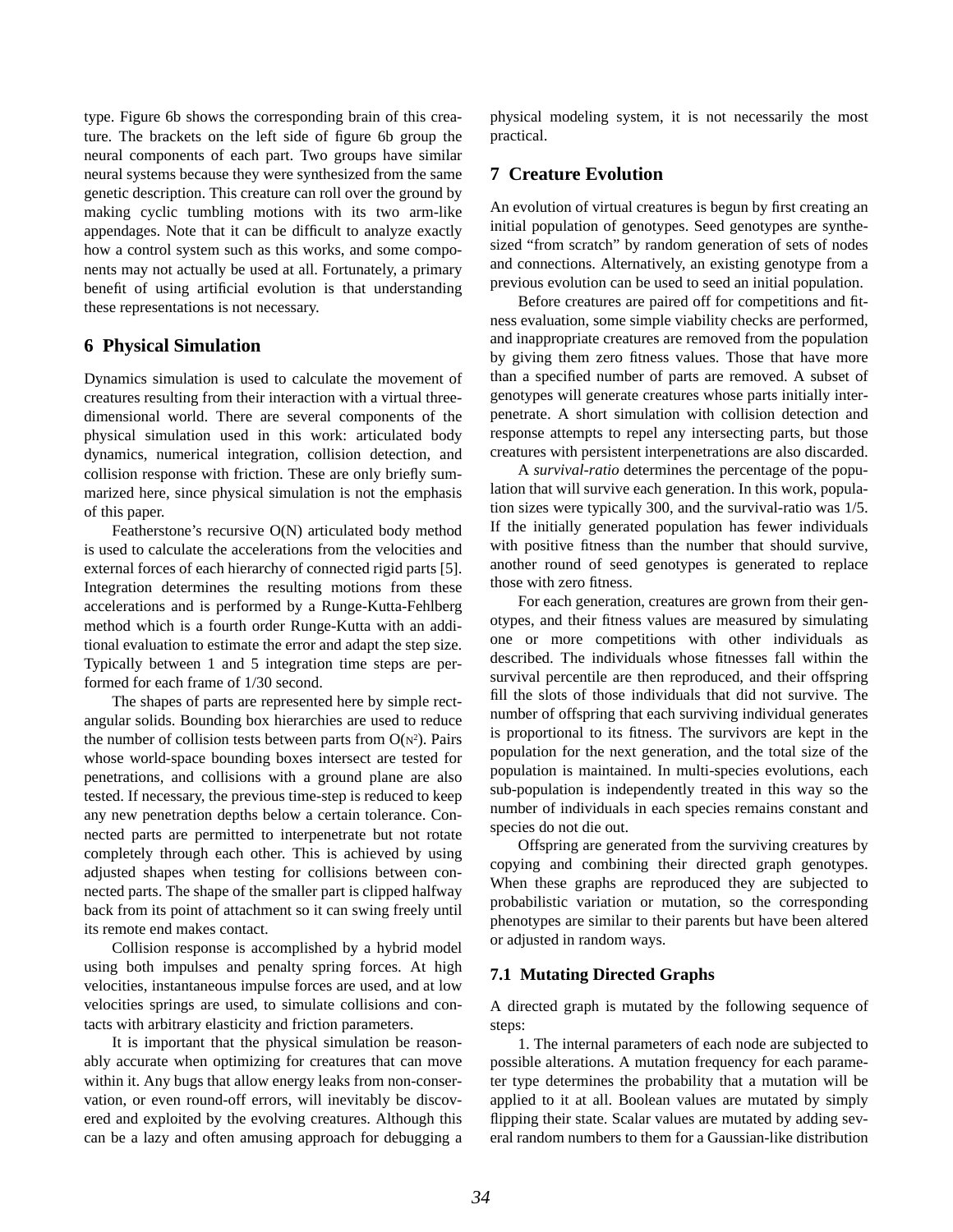so small adjustments are more likely than drastic ones. The scale of an adjustment is relative to the original value, so large quantities can be varied more easily and small ones can be carefully tuned. A scalar can also be negated. After a mutation occurs, values are clamped to their legal bounds. Some parameters that only have a limited number of legal values are mutated by simply picking a new value at random from the set of possibilities.

2. A new random node is added to the graph. A new node normally has no effect on the phenotype unless a connection also mutates a pointer to it. Therefore a new node is always initially added, but then garbage collected later (in step 5) if it does not become connected. This type of mutation allows the complexity of the graph to grow as an evolution proceeds.

3. The parameters of each connection are subjected to possible mutations in the same way the node parameters were in step 1. With some frequency the connection pointer is moved to point to a different node which is chosen at random.

4. New random connections may be added and existing ones may be removed. In the case of the neural graphs these operations are not performed because the number of inputs for each element is fixed, but the morphological graphs can have a variable number of connections per node. Each existing node is subject to having a new random connection added to it, and each existing connection is subject to possible removal.

5. Unconnected elements are garbage collected. Connectedness is propagated outwards through the connections of the graph, starting from the root node of the morphology, and from the effector nodes of the neural graphs. Although leaving the disconnected nodes for possible reconnection might be advantageous, and is probably biologically analogous, at least the unconnected newly added ones are removed to prevent unnecessary growth in graph size.

 Since mutations are performed on a per element basis, genotypes with only a few elements might not receive any mutations, where genotypes with many elements would receive enough mutations that they would rarely resemble their parents. This is compensated for by scaling the mutation frequencies by an amount inversely proportional to the size of the current graph being mutated, such that on the average at least one mutation occurs in the entire graph.

Mutation of nested directed graphs, as are used here to represent creatures, is performed by first mutating the outer graph and then mutating the inner layer of graphs. The inner graphs are mutated last because legal values for some of their parameters (inter-node neural input sources) can depend on the topology of the outer graph.

#### **7.2 Mating Directed Graphs**

Sexual reproduction allows components from more than one parent to be combined into new offspring. This permits features to evolve independently and later be merged into a sin-



**Figure 7**: Two methods for mating directed graphs.

gle individual. Two different methods for mating directed graphs are used in this work.

The first is a *crossover* operation (figure 7a). The nodes of two parents are each aligned in a row as they are stored, and the nodes of the first parent are copied to make the child, but one or more crossover points determine when the copying source should switch to the other parent. The connections of a node are copied with it and simply point to the same relative node locations as before. If the copied connections now point out of bounds because of varying node numbers they are randomly reassigned.

A second mating method *grafts* two genotypes together by connecting a node of one parent to a node of another (figure 7b). The first parent is copied, and one of its connections is chosen at random and adjusted to point to a random node in the second parent. Newly unconnected nodes of the first parent are removed and the newly connected node of the second parent and any of its descendants are appended to the new graph.

A new directed graph can be produced by either of these two mating methods, or asexually by using only mutations. Offspring from matings are sometimes subjected to mutations afterwards, but with reduced mutation frequencies. In this work a reproduction method is chosen at random for each child to be produced by the surviving individuals using the ratios: 40% asexual, 30% crossovers, and 30% grafting. A second parent is chosen from the survivors if necessary, and a new genotype is produced from the parent or parents.

After a new generation of genotypes is created, a phenotype creature is generated from each, and again their fitness values are evaluated. As this cycle of variation and selection continues, the population is directed towards creatures with higher fitness.

#### **7.3 Parallel Implementation**

This process has been implemented to run in parallel on a Connection Machine® CM-5 in a master/slave message passing model. A single processing node contains the population and performs all the selection and reproduction operations. It farms out pairs of genotypes to the other nodes to be fitness tested, and gathers back the fitness values after they have been determined. The fitness tests each include a dynamics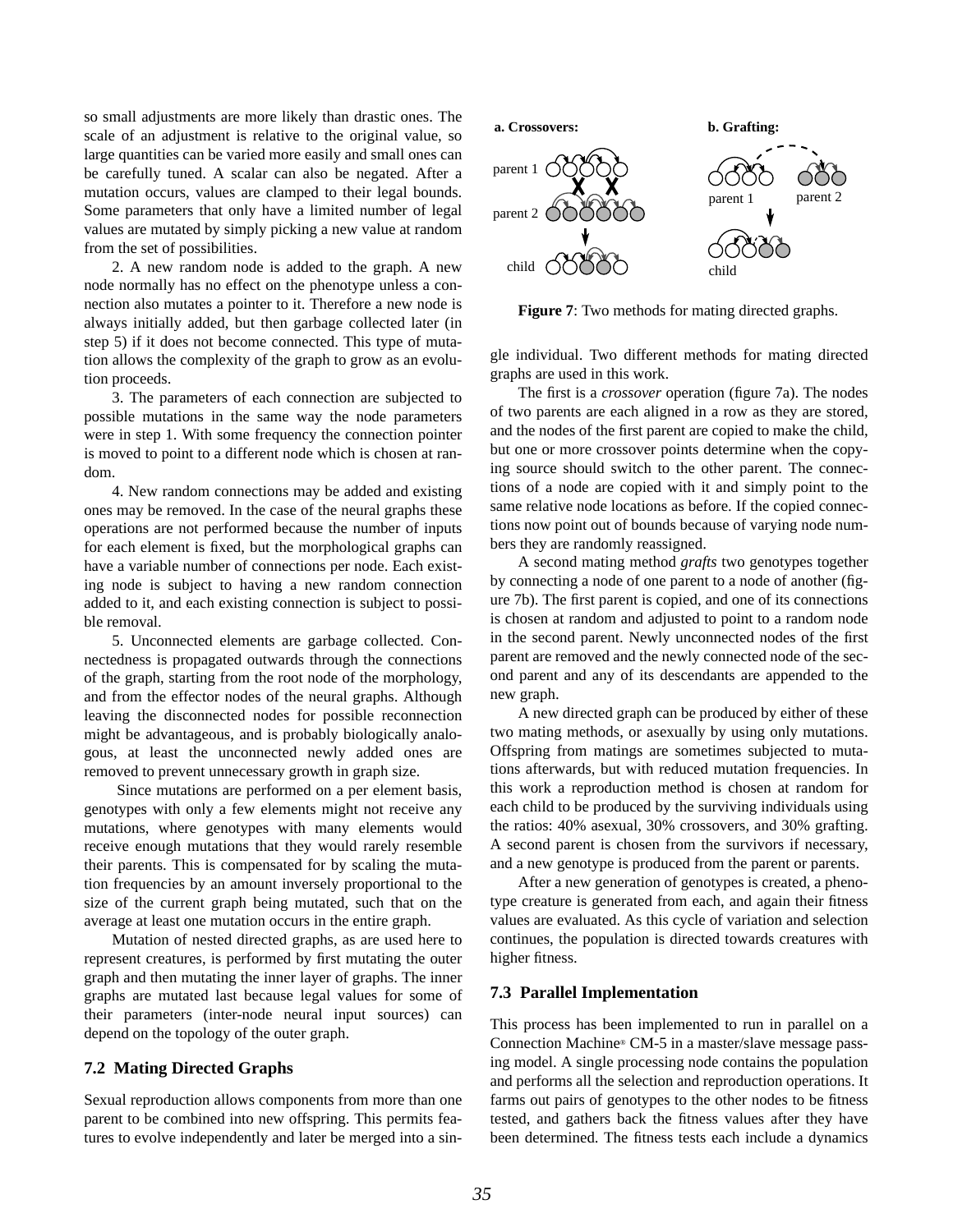simulation for the competition and although many can execute in nearly real-time, they are still the dominant computational requirement of the system. Performing a fitness test per processor is a simple but effective way to parallelize this process, and the overall performance scales quite linearly with the number of processors, as long as the population size is somewhat larger than the number of processors.

Each fitness test takes a different amount of time to compute depending on the complexity of the creatures and how they attempt to move. To prevent idle processors from just waiting for others to finish, the slowest few simulations at the end of a generation are suspended and those individuals are removed from the population by giving them zero fitness. With this approach, an evolution with population size 300, run for 100 generations, might take about four hours to complete on a 32 processor CM-5.

## **8 Results and Discussion**

Many independent evolutions were performed using the "all vs. best" competition pattern as described in section 3. Some single-species evolutions were performed in which all individuals both compete and breed with each other, but most included two species where individuals only compete with members of the opponent species.

Some examples of resulting two-species evolutionary dynamics are shown in Figure 8. The relative fitness of the best individuals of each species are plotted over 100 generations. The rate of evolutionary progress varied widely in different runs. Some species took many generations before they could even reach the cube at all, while others discovered a fairly successful strategy in the first 10 or 20 generations. Figure 8c shows an example where one species was successful fairly quickly and the other species never evolved an effective strategy to challenge it. The other three graphs in figure 8 show evolutions where more interactions occurred between the evolving species.

A variety of methods for reaching the cube were discovered. Some extended arms out onto the cube, and some reached out while falling forward to land on top of it. Others could crawl inch-worm style or roll towards the cube, and a few even developed leg-like appendages that they used to walk towards it.

The most interesting results often occurred when both species discovered methods for reaching the cube and then further evolved strategies to counter the opponent's behavior. Some creatures pushed their opponent away from the cube, some moved the cube away from its initial location and then followed it, and others simply covered up the cube to block the opponent's access. Some counter-strategies took advantage of a specific weakness in the original strategy and could be easily foiled in a few generations by a minor adaptation to the original strategy. Others permanently defeated the original strategy and required the first species to evolve another level of counter-counter-strategy to regain the lead.



**Figure 8**: Relative fitness between two co-evolving and competing species, from four independent simulations.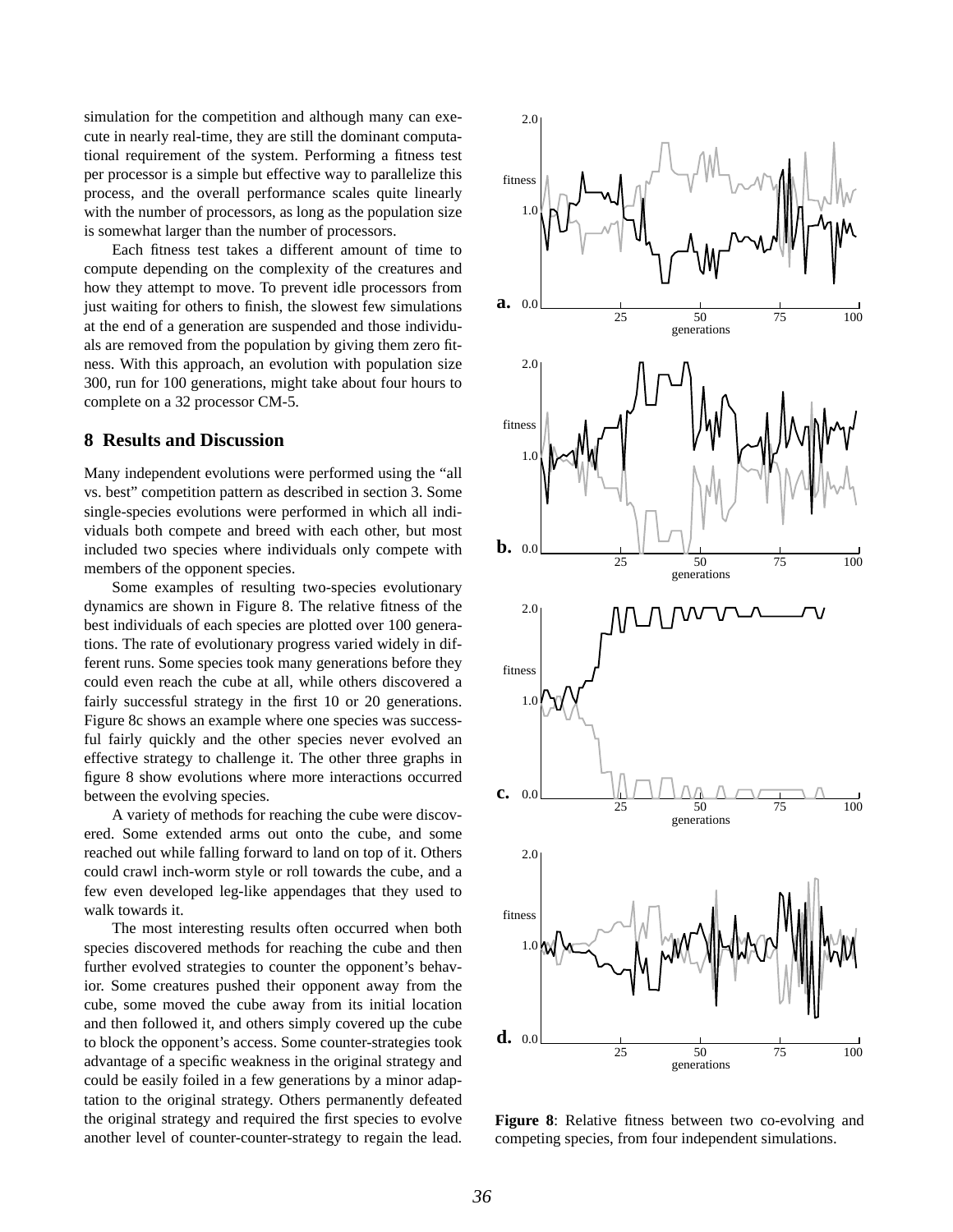

**Figure 9**: Evolved competing creatures.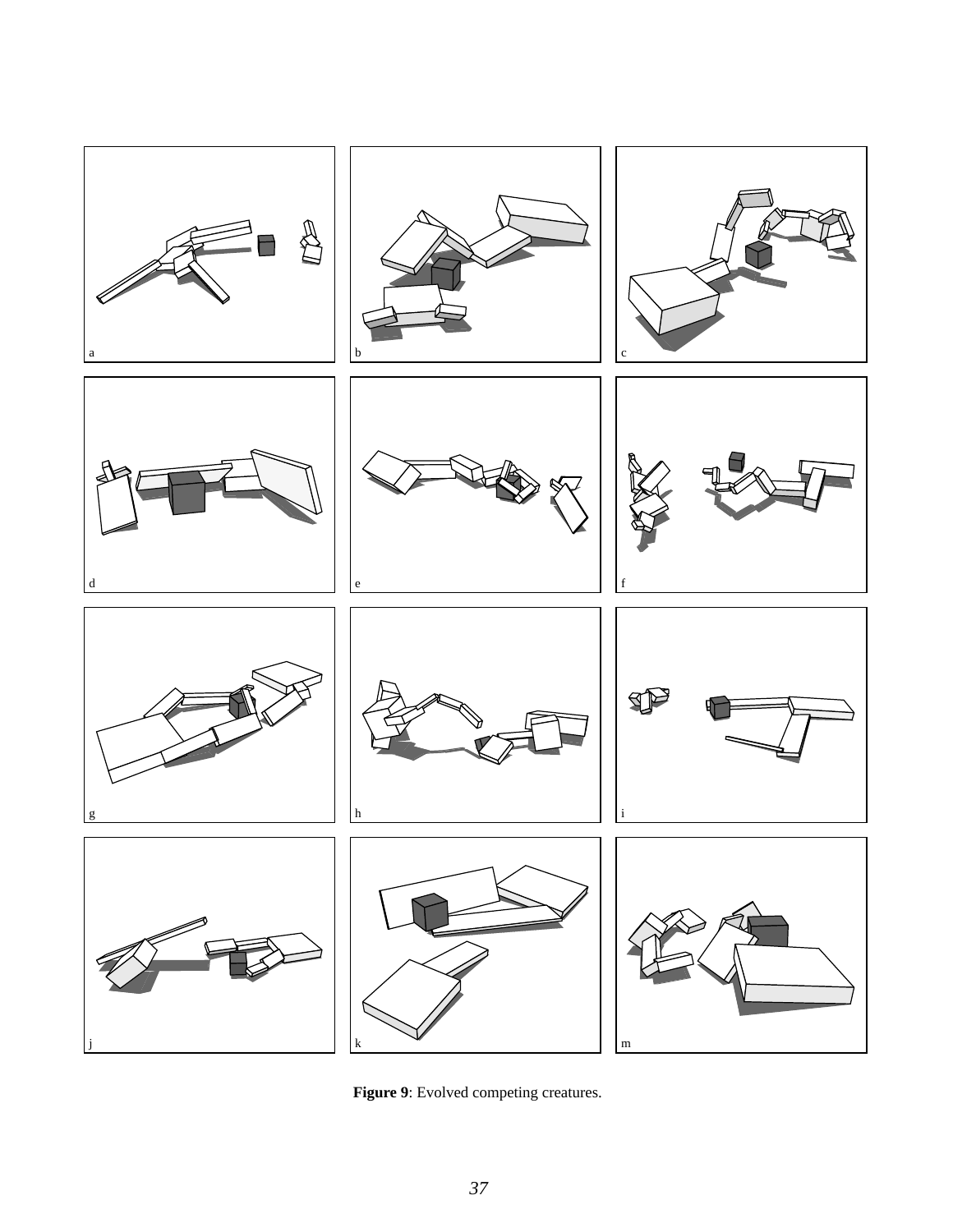In some evolutions the winners alternated between species many times with new strategies and counter-strategies. In other runs one species kept a consistent lead with the other species only providing temporary challenges.

After the results from many simulations were observed, the best were collected and then played against each other in additional competitions. The different strategies were compared, and the behavior and adaptability of creatures were observed as they faced new types of opponents that were not encountered during their evolutions. A few evolutions were also performed starting with an existing creature as a seed genotype for each species so they could further evolve to compete against a new type of opponent.

Figure 9 shows some examples of evolved competing creatures and demonstrates the diversity of the different strategies that emerged. Some of the behaviors and interactions of these specific creatures are described briefly here. The larger creature in figure 9b nudges the cube aside and then pins down his smaller opponent. The crab-like creature in 9c can successfully walk forward, but then continues blindly past the cube and over the opponent. Figure 9d shows a creature that has just pushed its opponent away from the cube, and the arm-like creature in 9e also jabs at its opponent before curling around the cube.

Most creatures perform similar behavior independently of the opponent's actions, but a few are adaptive in that they can reach towards the cube wherever it moves. For example the arm-like creature in figure 9f pushes the cube aside and then uses photosensors to adaptively follow it. If its opponent moves the cube in a different direction it will successfully grope towards the new location.

The two-armed creature in figure 9g blocks access to the cube by covering it up. Several other two-armed creatures in 9i, 9j, and 9k use the strategy of batting the cube to the side with one arm and catching it with the other arm. This seemed to be the most successful strategy of the creatures in this group, and the one in 9k was actually the overall winner because it could whisk the cube aside very quickly. However, it was a near tie between this and the photosensitive arm in 9f. The larger creature in 9m wins by a large margin against some opponents because it can literally walk away with the cube, but it does not initially reach the cube very quickly and tends to loose against faster opponents.

It is possible that adaptation on an evolutionary scale occurred more easily than the evolution of individuals that were themselves adaptive. Perhaps individuals with adaptive behavior would be significantly more rewarded if evolutions were performed with many species instead of just one or two. To be successful, a single individual would then need to defeat a larger number of different opposing strategies.

# **9 Future Work**

Several variations on this system could be worth further experimentation. Other types of contests could be defined in which creatures compete in different environments and different rules determine the winners. Creatures might also be rewarded for cooperative behavior somehow as well as competitive, and teams of interacting creatures could be simulated.

Evolutions containing larger numbers of species should certainly be performed, with the hope of increasing the chances for emergence of more adaptive individuals as hypothesized above.

An additional extension to this work would be to simulate a more complex but more realistic environment in which many creatures simultaneously compete and/or cooperate with each another, instead of pairing off in one-on-one contests. Speciation, mating patterns, competing patterns, and even offspring production could all be determined by one long ecological simulation. Experiments like this have been performed with simpler organisms and have produced interesting results including specialization and various social interactions [18,24].

Perhaps the techniques presented here should be considered as an approach toward creating artificial intelligence. When a genetic language allows virtual entities to evolve with increasing complexity, it is common for the resulting system to be difficult to understand in detail. In many cases it would also be difficult to design a similar system using traditional methods. Techniques such as these have the potential of surpassing those limits that are often imposed when human understanding and design is required. The examples presented here suggest that it might be easier to evolve virtual entities exhibiting intelligent behavior than it would be for humans to design and build them.

# **10 Conclusion**

In summary, a system has been described that can automatically generate autonomous three-dimensional virtual creatures that exhibit diverse competitive strategies in physically simulated worlds. A genetic language that uses directed graphs to describe both morphology and behavior defines an unlimited hyperspace of possible results, and a variety of interesting virtual creatures have been shown to emerge when this hyperspace is explored by populations of evolving and competing individuals.

## **Acknowledgments**

Thanks to Gary Oberbrunner and Matt Fitzgibbon for Connection Machine and software support. Thanks to Thinking Machines Corporation and Lew Tucker for supporting this research. Thanks to Bruce Blumberg and Peter Schröder for dynamic simulation help and suggestions. And special thanks to Pattie Maes.